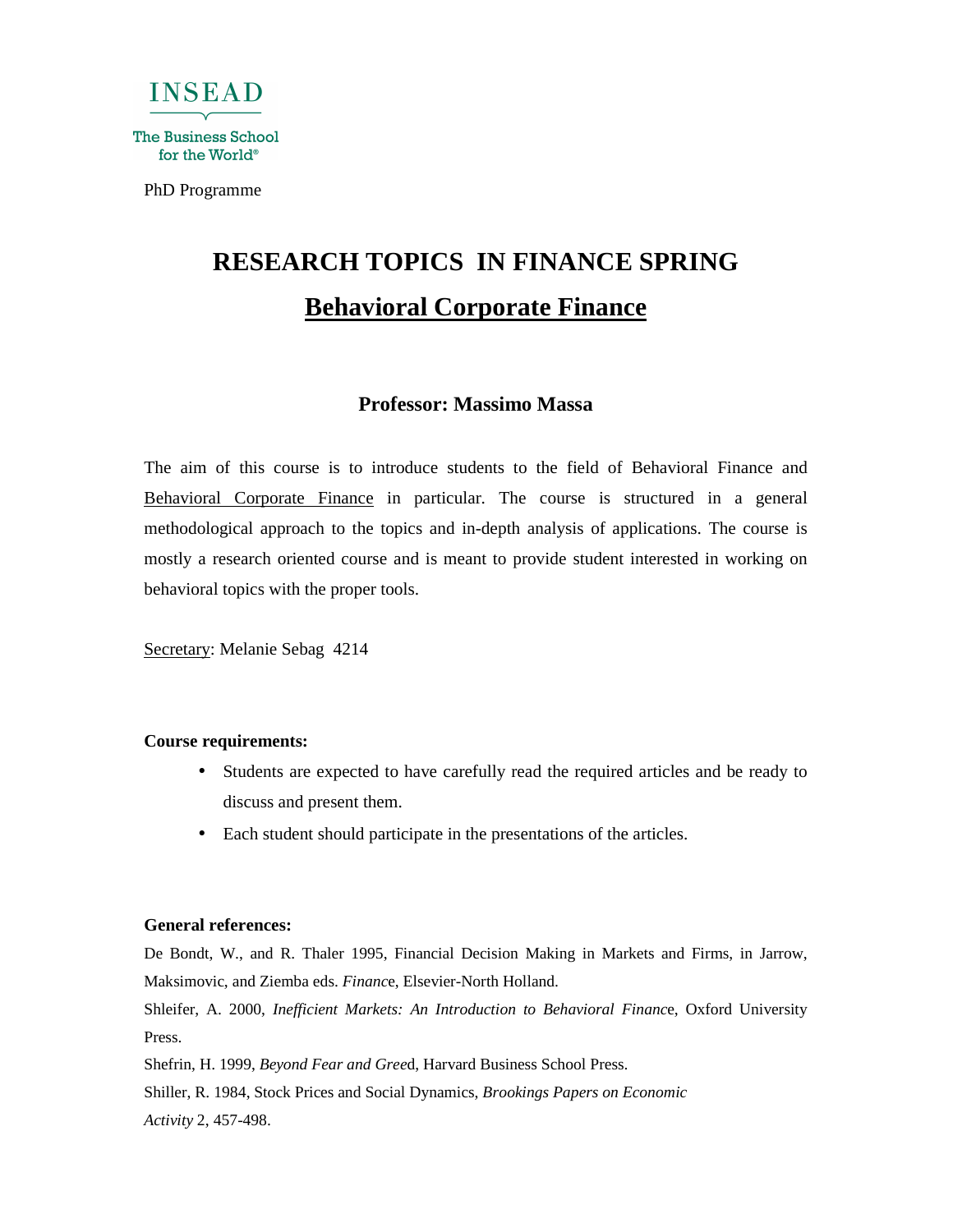Shiller, R. 2000, *Irrational Exuberanc*e, Princeton University Press.

Thaler, R. ed., 1992, *Advances in Behavioral Financ*e, Russell Sage Foundation.

## **Course outline**

#### **Session 1: Limits to Arbitrage and Corporate Finance**

DeLong, J.B., A. Shleifer, L.H. Summers, and R. Waldmann, Noise Trader Risk in Financial Markets, Journal of Political Economy 98, 703-738 Shleifer, A., and R. Vishny ,1997, Limits of Arbitrage, Journal of Finance 52, 35-55 Stein, J.,1996, Rational Capital Budgeting in an Irrational World, Journal of Business 69, 429-55. Baker, M., and S. Savasoglu, 2002, Limited Arbitrage in Mergers and Acquisitions,forthcoming, Journal of Financial Economics, Vol. 64,1,. Mitchell, M., T. Pulvino, and E. Stafford, 2002, Limited Arbitrage in Equity Markets, Journal of Finance, Vol 57,2,. Mitchell, M., T. Pulvino, 2003, Characteristics of risk and return in risk arbitrage, Journal of Finance Mitchell, M., T. Pulvino, and Erik Stafford, 2004, Price pressure around mergers, Journal of Finance Hsieh, J. and R. Walkling, ,2003, Determinants and implications of arbitrage holdings in acquisitions, Mimeo.

Fich, E. and I. Stefanescu ,2003, Expanding the limits of merger arbitrage, Mimeo.

#### **Session 2: Market Timing and Capital Structure**

Baker, M. and J. Wurgler, 2002, Market Timing and Capital Structure, Journal of Finance,

Baker, M., Stein, J. and J. Wurgler, 2002, When does the market matter? Stock prices and the investment of equity-dependent firms. Quarterly Journal of Economics

Baker, M., Coval, J. and J. Wurgler, 2004, Corporate decision making when investors take the path of least resistance. Mimeo

Baker, M., R. Greewood and J. Wurgler, 2003, The Maturity of Debt Issues and Predictable Variation in Bond Returns, Journal of Financial Economics, Vol. 70,2, 261-91.

Baker, M. and J. Wurgler, 2000, The Equity Share in New Issues and Aggregate Stock Returns, Journal of Finance, Vol. 55,5, 2219-2257.

Aydogan A. ,2004, How Persistent is the Impact of Market Timing on Capital Structure?Mimeo

Welch, I., 2003, Columbus' Egg: The Real Determinant of Capital Structure, Mimeo

Blanchard, O., C. Rhee, and L. Summers ,1993, The Stock Market, Profit, and Investment, Quarterly Journal of Economics.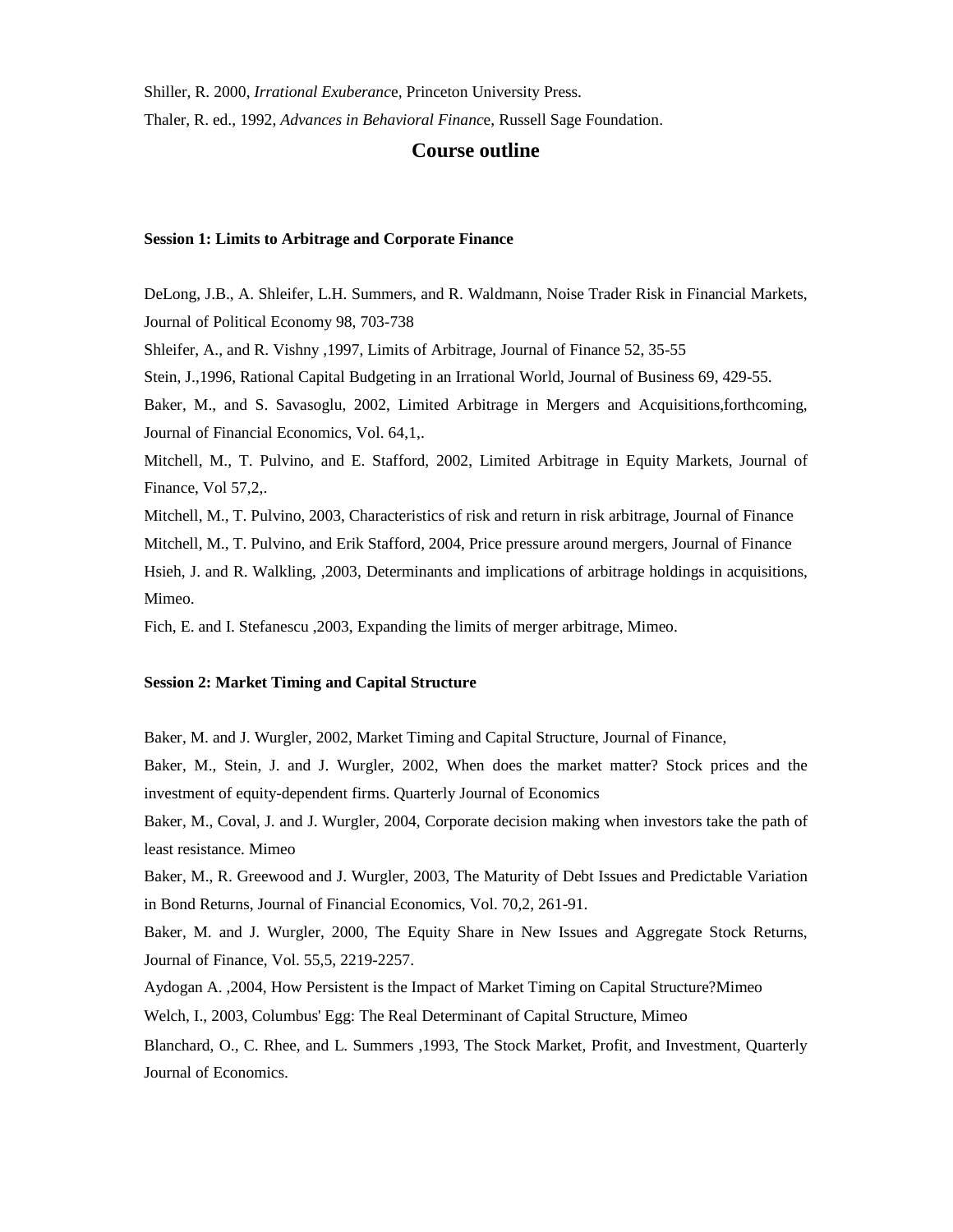#### **Session 3: Market Timing and Fund Raising (IPOs, SEOs)**

Brav, A., and P.A. Gompers, 2001, The role of lock-ups in initial public offerings, Review of Financial Studies forthcoming.

Gompers, P.A., and J. Lerner, 2001, The Really Long-Run Performance of Initial Public Offerings: Evidence from the Pre-Nasdaq Period, 1933-1972. NBER Working Paper 8505

Heaton, J.B., Managerial Optimism and Corporate Finance, working paper, University of Chicago.

Lintner, J. 1956, Distribution of Incomes of Corporations among Dividends, Retained Earnings and Taxes, American Economic Review 46, 97-113.

Loughran, T., and J. Ritter, 2002, A Review of IPO Activity, Pricing, and Allocations, University of Florida working paper.

Loughran, T., and J. Ritter 1995, The New Issues Puzzle, Journal of Finance 50, 23-50.

Michaely, R., R. Thaler, and K. Womack, Price Reactions to Dividend Initiations and Omissions, Journal of Finance 50, 573-608

#### **Session 4: Overconfidence and Sentiment**

P. Bolton, J. Scheinkman and W. Xiong, 2003, Executive Compensation and Short-termist Behavior in Speculative Markets, Mimeo

P. Mei, J. Scheinkman and W. Xiong, 2003, Speculative trading and stock prices: an analysis of Chinese A-B share premia

U. Malmendier and J. Tate, 2004, CEO Overconfidence and corporate investment, Mimeo.

U. Malmendier and J. Tate, 2004, Who makes acquisitions? CEO Overconfidence and the Market's Reaction, Mimeo.

C. Polk and P. Sapienza, 2004, The Real Effects of Investor Sentiment. Mimeo

#### **Session 5: Managerial Styles**

M.Bertrand and A. Schoar, 2002, Managing with Style: The Effect of Managers on Firm Policies, Mimeo

M.Baker and J.Wurgler, 2003, A Catering Theory of Dividends. Mimeo.

M. Bitler, T. Moskowitz, and A. Vissing-Jorgenson, 2004, Testing Agency Theory Using Entrepreneur Effort and Wealth. Journal of Finance.

M. Garmaise and T.Moskowitz, 2004, Confronting information asymmetries from real estate markets, Review of Financial Studies.

#### **Session 6 (Extra Class) Institutions and Behavior.**